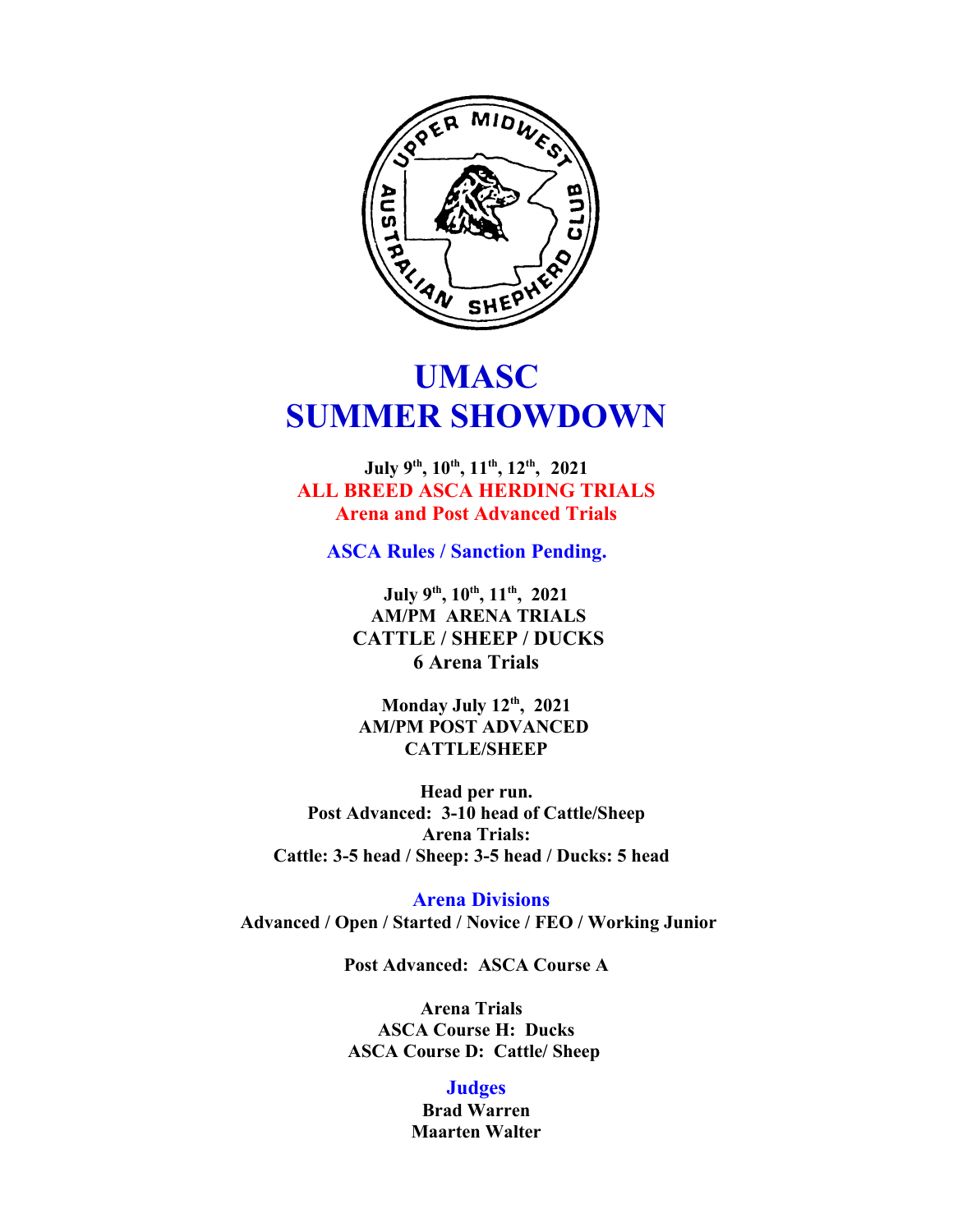**Location Conroy Farm 23145 Denmark Ave. Farmington, Minnesota 55024**

#### **Daily Schedule FOR ALL TRIALS**

**7:45am Gate Entries Open 8:00am Gate Entries Close 8:00am Handlers Meeting Trial Begins After Handlers Meeting**

## **DAILY ARENA RUN ORDER AM Cattle / AM Ducks PM Cattle / PM Ducks AM Sheep / PM Sheep**

## **Judges Schedule: ARENA TRIALS Friday/ Saturday/ Sunday July 9/10/11th, 2021 AM Trials Cattle/Sheep: Brad Warren ... Ducks: Maarten Walter PM Arena Trials Cattle/Sheep: Maarten Walter.......Ducks: Brad Warren**

### **MAXIMUM RUNS FOR ALL ARENA TRIALS PER JUDGE 10 CATTLE / 15 SHEEP / 15 DUCKS**

**Post Advanced July 12th, 2021**

**AM Judge: Brad Warren (Cattle followed by sheep)**

**PM Judge: Maarten Walter (Cattle followed by sheep)**

**Max Runs for Post Advanced per Judge 7 cattle / 7 sheep**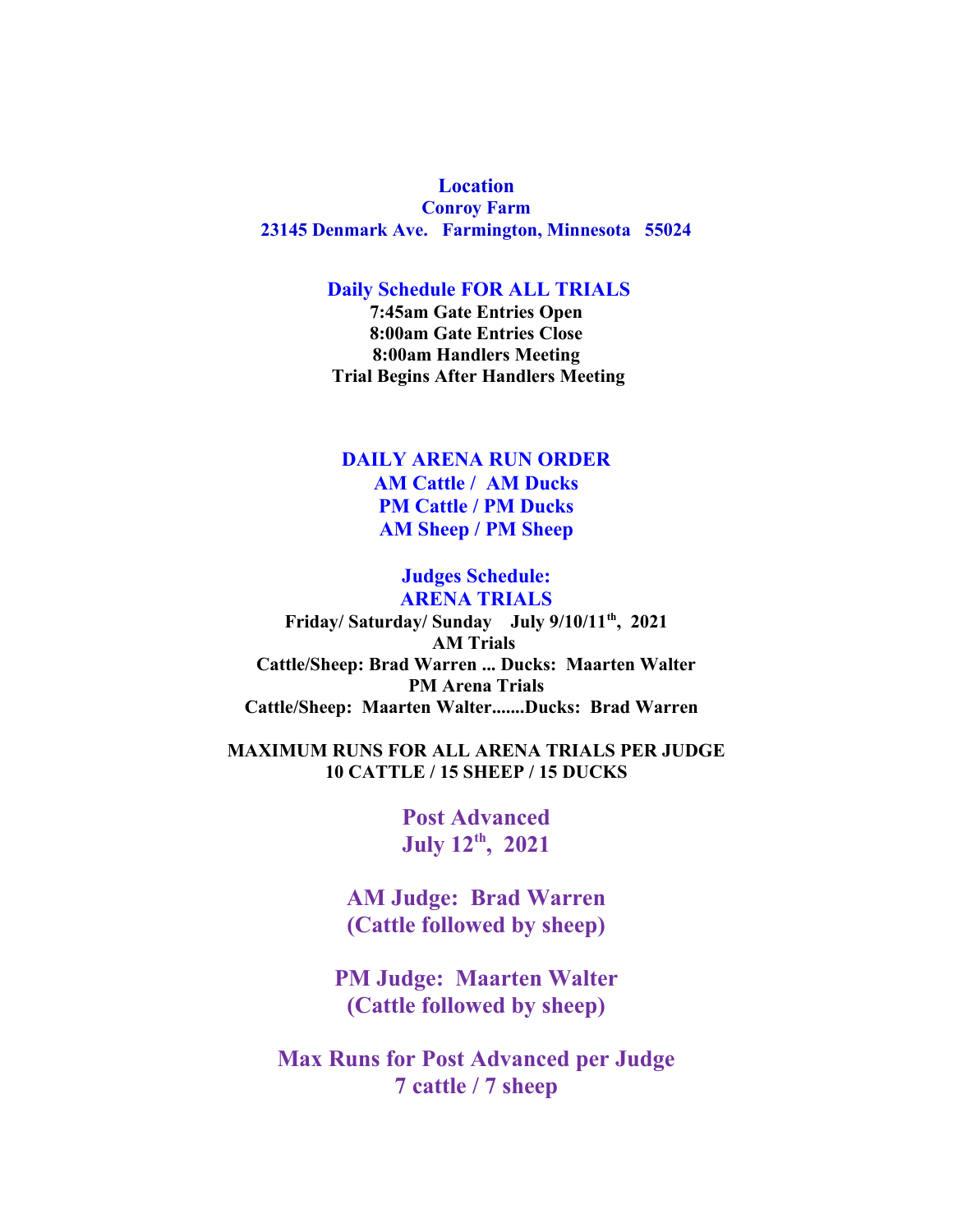**ENTRY INFORMATION Pre-Entries open: AUSSIES: May 15, 2021 OTHER BREEDS: May 17th, 2021 Pre-Entries close June 30, 2021**

**NO ENTRY WILL BE ACCEPTED WITH A POSTMARK DATE BEFORE Aussies: May 15th, 2021 Other Breeds: May 17th, 2021**

> **NO EMAIL ENTRIES ALLOWED Entries will be accepted in POSTMARK order.**

**Day of show entries taken if trial is not filled.**

**Pre-entry fee: Cattle \$45.00...Day of show: \$50.00 Sheep \$40.00...Day of show: \$45.00 Ducks \$35.00...Day of show: \$40.00**

## **Make checks payable to: UMASC**

## **Send completed ASCA entry form and full payment to: Deb Conroy 23145 Denmark Ave. Farmington, MN 55024**

**Entry forms available on the ASCA website. http://www.asca.org/wp-content/uploads/sites/35/2016/04/stockentwfill.pdf All non-aussies entrants must be registered with a tracking number from ASCA. http://www.asca.org/wp-content/uploads/sites/35/2016/04/trackapp.pdf Entries will be accepted in postmarked order. Run order will be drawn July 6th, 2021** 

> **A waiting list will be established if the trial fills. Refunds will only be given if the trial and your spot is filled.**

> > **Bitches in heat will run in order.**